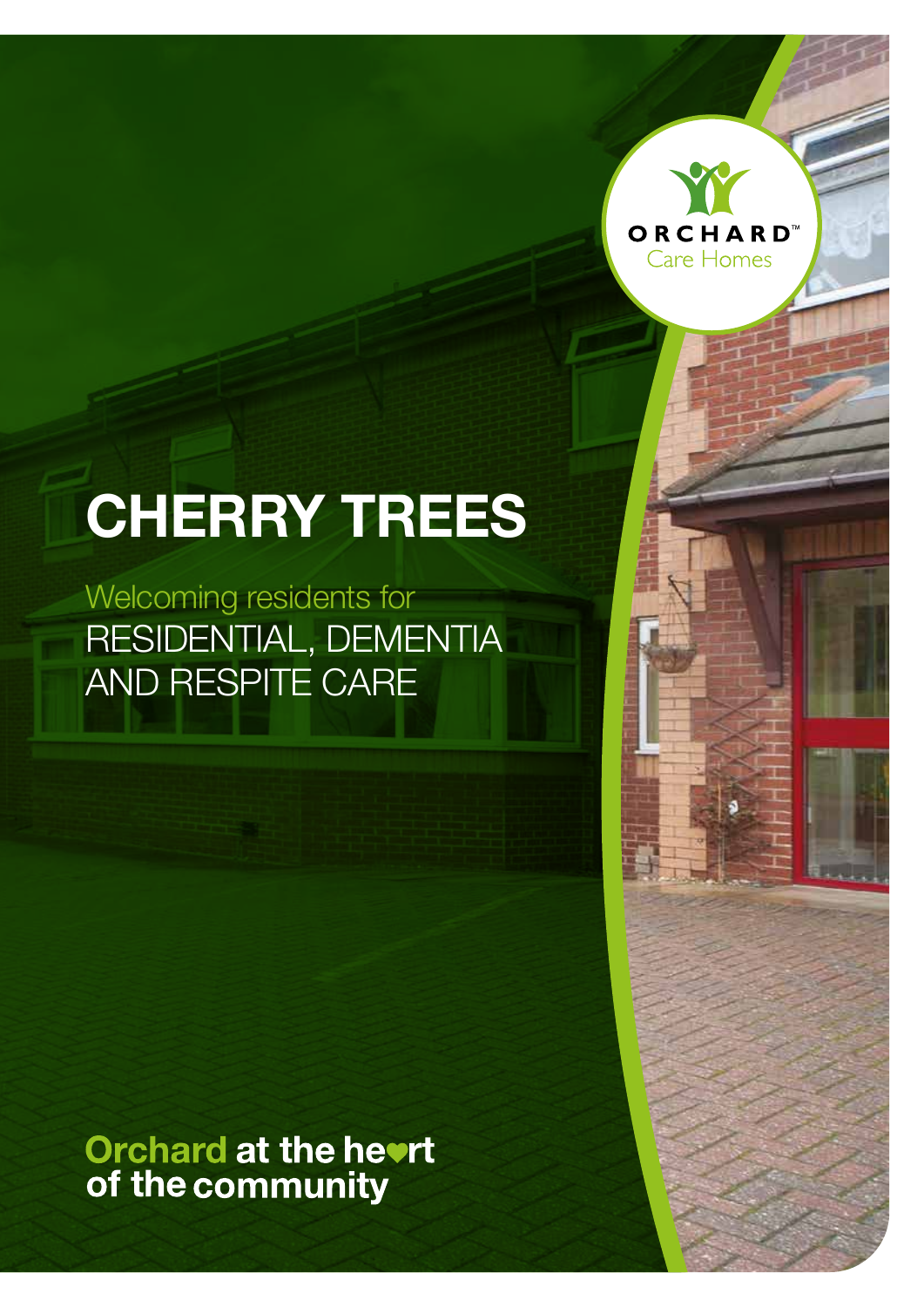CHERRY TREES PROVIDED MY MUM WITH A FAMILY. THEY ENTERTAINED HER, CARED FOR HER, COMFORTED HER AND AT THE END, THEY WERE WITH HER. THEY ALSO CARED FOR ME.

> Daughter of resident Source: carehome.co.uk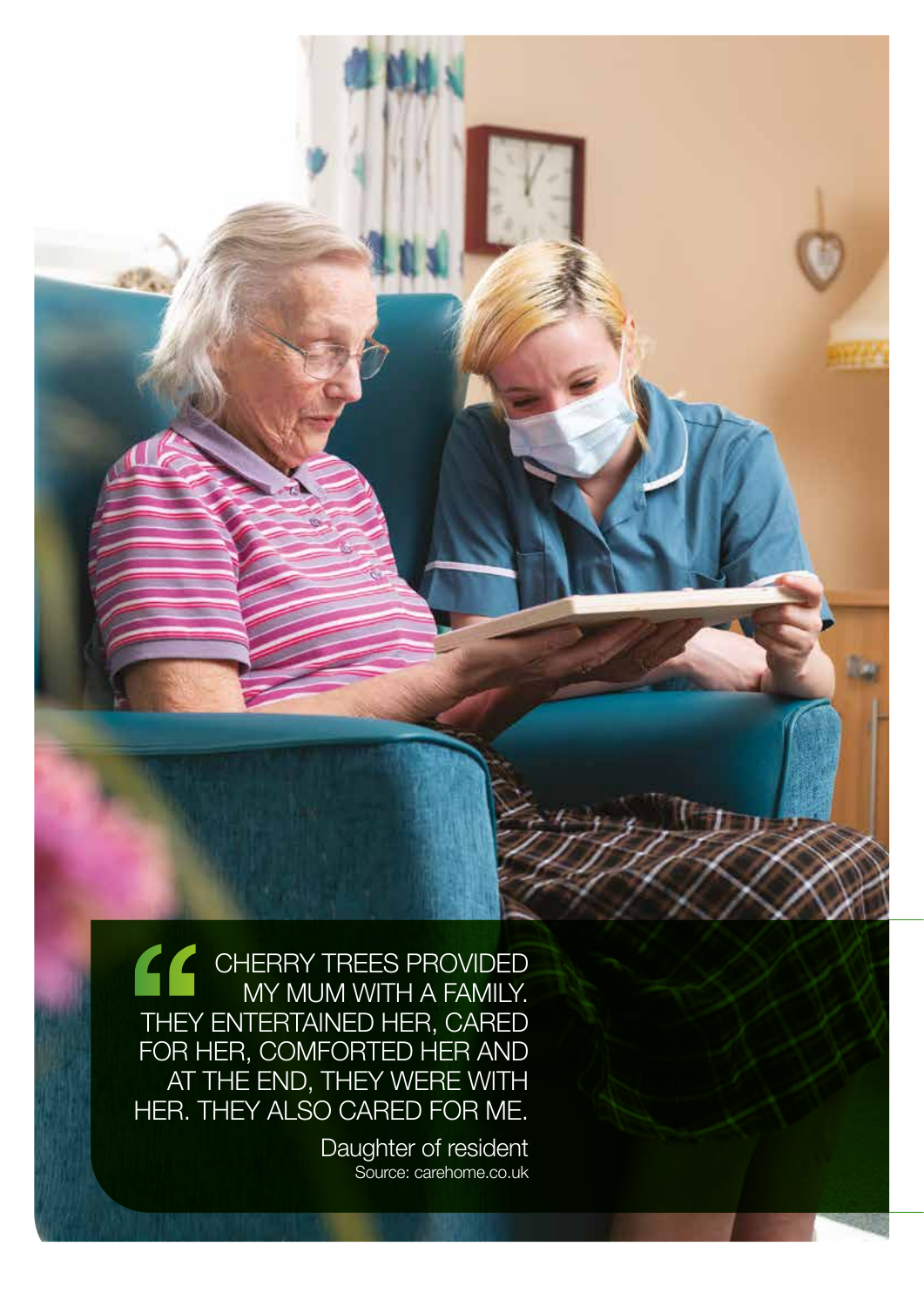# Cherry Trees welcome to

MAKING A DECISION AROUND CARE CAN BE AN EMOTIONAL EXPERIENCE AND WE ARE DELIGHTED THAT YOU ARE CONSIDERING OUR HOME.

Cherry Trees is a modern and spacious care home in Kimberworth Park. The 66-bed home is the only care home in Rotherham to be awarded 'Outstanding' in caring by our regulators the CQC. Cherry Trees provides 24-hour residential care for older people and specialist dementia care.

All 66 bedrooms feature en-suite and the home boasts a bright and airy conservatory area, with direct access to our secure gardens. Residents can often be found socialising in our activities room or dementia café.

This is a home where relatives can feel assured that their loved ones are in safe and caring hands, and where they can also feel very much part of the home.

#### **LIFE AT CHERRY TREES**

A day in the home is centred around activities and the mealtime experience. We strive to promote positive health and wellbeing, and we take great pride in our role of supporting residents to make as many of their own choices as possible.

We encourage a communal and informal environment within our homes, which includes residents spending time together in our lounges and dining areas, taking part in activities and events. We welcome opportunities to engage with the local community, either bringing them to us, or taking our residents out and about.

### **WHAT MAKES CHERRY TREES SPECIAL?**



The only care home in Rotherham to be awarded Outstanding in Caring by CQC, first in 2017 then retaining in 2019



Award winning Activity Coordinator, winning at the Yorkshire and Humberside Great British Care Awards 2017

| × | ۰.<br>۰, | __ | - 1<br>× |
|---|----------|----|----------|
|   | ×        |    |          |
|   |          |    |          |

Purpose built home with en-suite in all bedrooms

Monthly men's health club for male residents



Dedicated laptop and iPad so residents can FaceTime their families or use the internet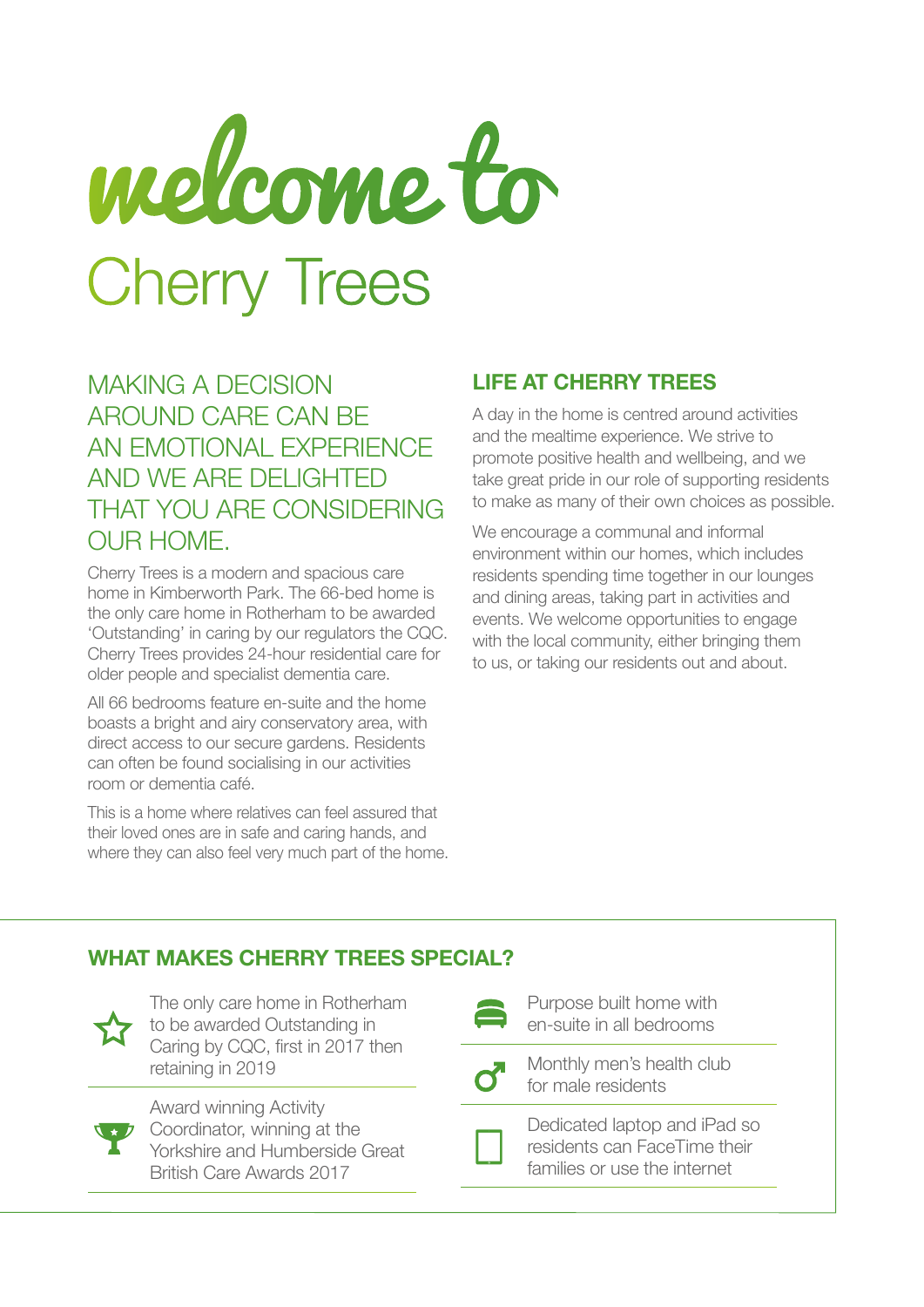#### **ACTIVITIES**

There is always something fun and exciting going on in the home. Our activities plans are designed to allow the maximum choice of daily activities from relaxing in our quiet lounges and gardens, playing games with friends in our dedicated activities room, karaoke, exercising, baking or simply enjoying some good company in our lounges and TV room.

We have a full range of daily activities and events arranged by our staff. The choice to join in is of course, yours. Occasional bus trips and outings are organised as well as visiting entertainers.

We're always open to new ideas so if you've any suggestions for activities or events, please don't hesitate to let us know.

#### **MEALTIME EXPERIENCE**

We believe that everyone deserves a nutritional, well-balanced meal and we cater for a wide range of dietary needs. We have a talented kitchen team in each home, led by a qualified cook, who uses quality, locally sourced, seasonal ingredients.

Whether it's a home-made pie or a fresh fruit sponge, our cooks pride themselves on catering to the tastes of our residents. We provide a varied menu with a selection of choices for all our residents, including snacks and fresh fruit which are available throughout the day.

We know how important freshly prepared, wholesome meals are to our residents and ensure that their dietary needs are met by working together to discover their needs and preferences. If you have any specific dietary requirements, please speak to the home about how we can tailor the mealtime experience for you.

#### **OUR CARE**

We have many years' experience of working in elderly and specialist care environments and we understand how best to meet your needs. Our focus is to provide care of the highest quality on a long-term or short-term basis, and in comfortable, welcoming and homely surroundings.

Our dementia care offers 24-hour support to those who are living with dementia and need assistance with everyday living, including support with personal care, daily living tasks and general care to ensure their happiness and wellbeing.

Dementia-friendly environments within our homes have been designed to specifically enhance

the lives of those who need additional support to cope with the challenges that are associated with dementia.

The decoration around the homes encourage stimulation and use tactile memorabilia and colourful communal spaces, such as street and beach scenes.

#### **MAKING OUR HOME YOUR HOME**

The residents at Cherry Trees are at the heart of what we do, and we are proud to have a great team delivering highly personalised care in the most professional way, and with the utmost kindness that treats each resident with the dignity and respect they deserve.

Our job is never more rewarding than when our residents and their relatives tell us they feel at home with us. The team works hard to provide a service that is personal to each resident, while encouraging a healthy, safe and enriching lifestyle.

Residents' bedrooms are beautifully decorated with modern and bright fittings and furnishings throughout and are also equipped with Nurse call facilities. We encourage our residents to personalise their rooms with pictures and photographs and they are welcome to bring personal items to ensure their comfort.

#### **OUR TEAM**

Many of the staff have worked at Cherry Trees for several years and have built strong relationships with residents and their loved ones.

Training is key to our person-centred approach and we invest extensively in our teams to ensure everyone working at Cherry Trees is highly skilled and able to support each resident in our care.

## **CHERRY TREES CAN OFFER THE FOLLOWING TYPES OF CARE:**

- Residential care
- Residential dementia care
- Short-term respite care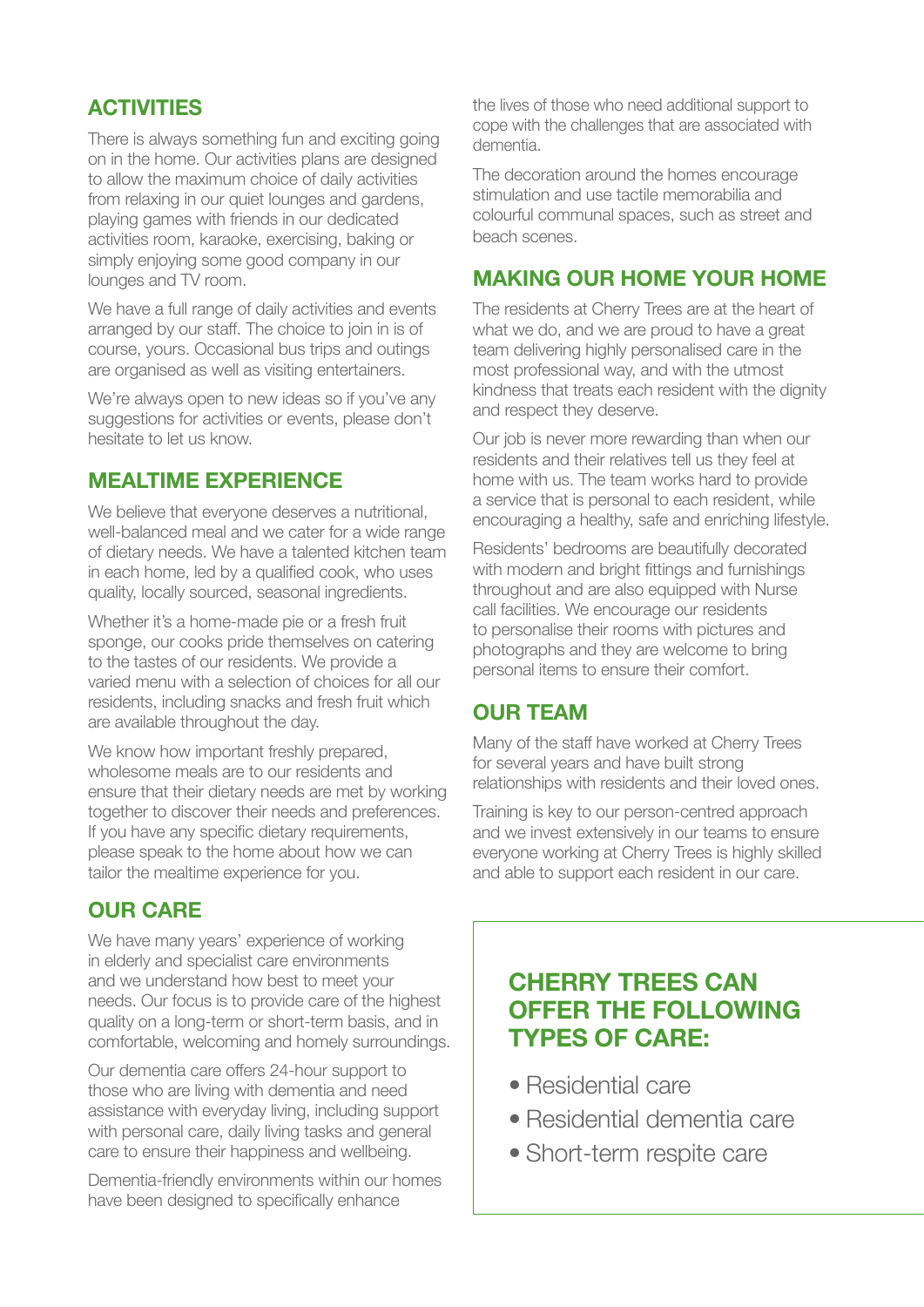



TO CARE FOR THOSE WHO ONCE CARED FOR US IS ONE OF THE GREATEST REWARDS OF WORKING IN CARE.

> Care Assistant, Orchard Care Homes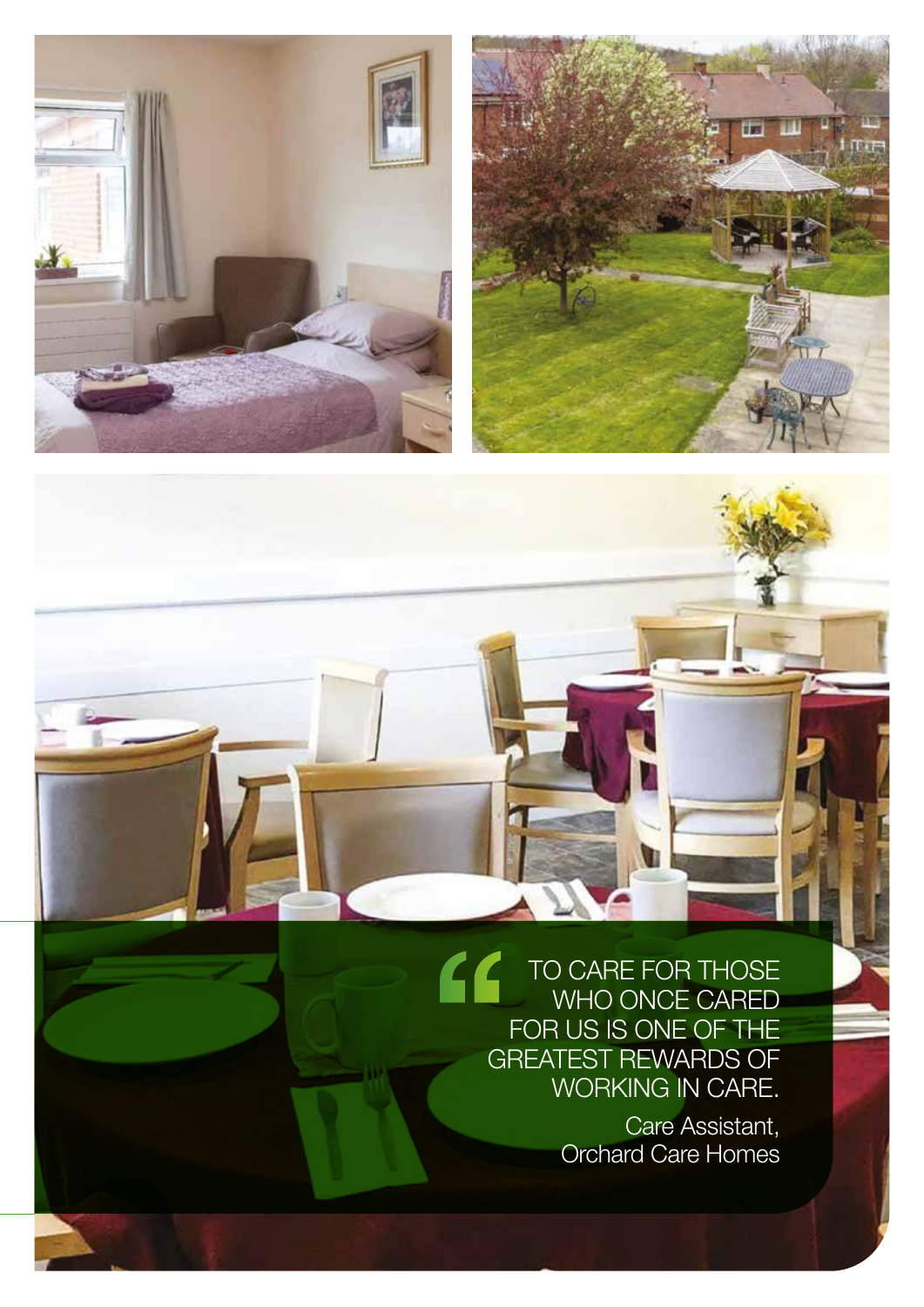#### **HOW TO FIND US**

Simmonite Road, Kimberworth Park, Rotherham, South Yorkshire, **S61 3EQ**

#### Tel: **01709 550025** Email: **cherrytrees@orchardhomes.com**

**EXECTED REVERTS:** CHONG THE SHOULD REFLEXING THE VALUED VIOLET CAN, SHOULD REPORT ON THE SHAPP WE SHAPP WE SHAPP WE<br>From the motorway network at J34/J35 of the M1. **Directions:** Cherry Trees is situated in Kimberworth Park, close to Rotherham town centre, from the motorway network at J34/J35 of the M1.



#### **VISITING**

nome<br>riend<br>mally Cherry Trees is your home, you are able to welcome family and friends to visit you, our visiting hours are normally between 9am and 8pm but arrangements can be made with the home manager or person in charge for visiting outside of those times.

#### **FIND OUT MORE**

For more information call: **01709 550025** visit: **www.orchardcarehomes.com/cherry-trees** or find us at:



# **OTHER ORCHARD CARE HOMES NEARBY**

TEN ACRE RD



**ECKINGTON COURT** Derbyshire **S21 4BF** Tel: **01246 430066**



**RIVERDALE** Derbyshire **S41 7LL** Tel: **01246 275003**

If you would like a version of this brochure in large print please contact us.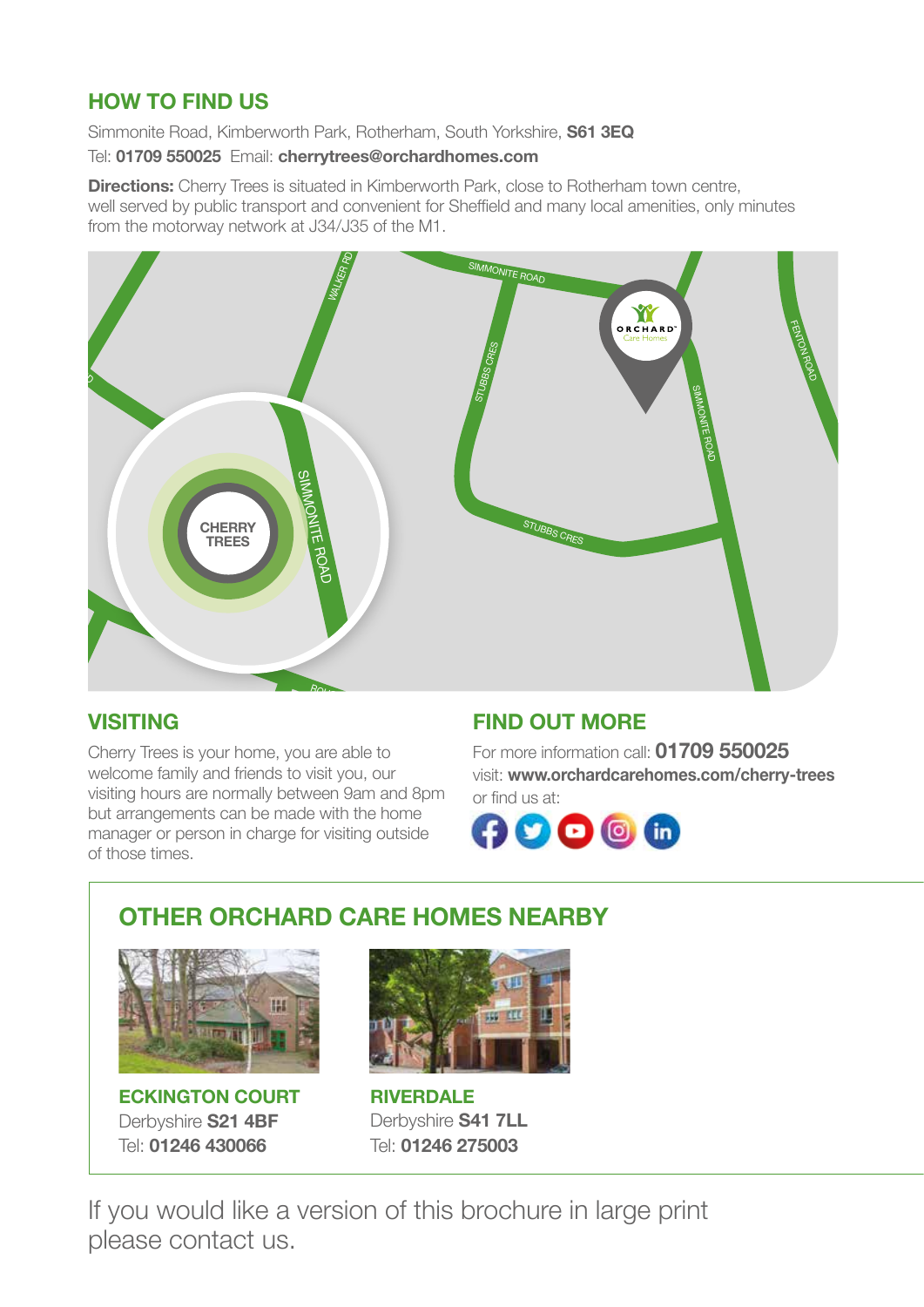$\epsilon$ I HAVE NOT SEEN MY GRANDAD THIS HAPPY, RELAXED AND THIS WELL IN A LONG TIME. COMING TO CHERRY TREES HAS GIVEN HIM A NEW LEASE OF LIFE AND A PROPER SPRING IN HIS STEP.

> Granddaughter of resident Source: carehome.co.uk

**Designation** 

实